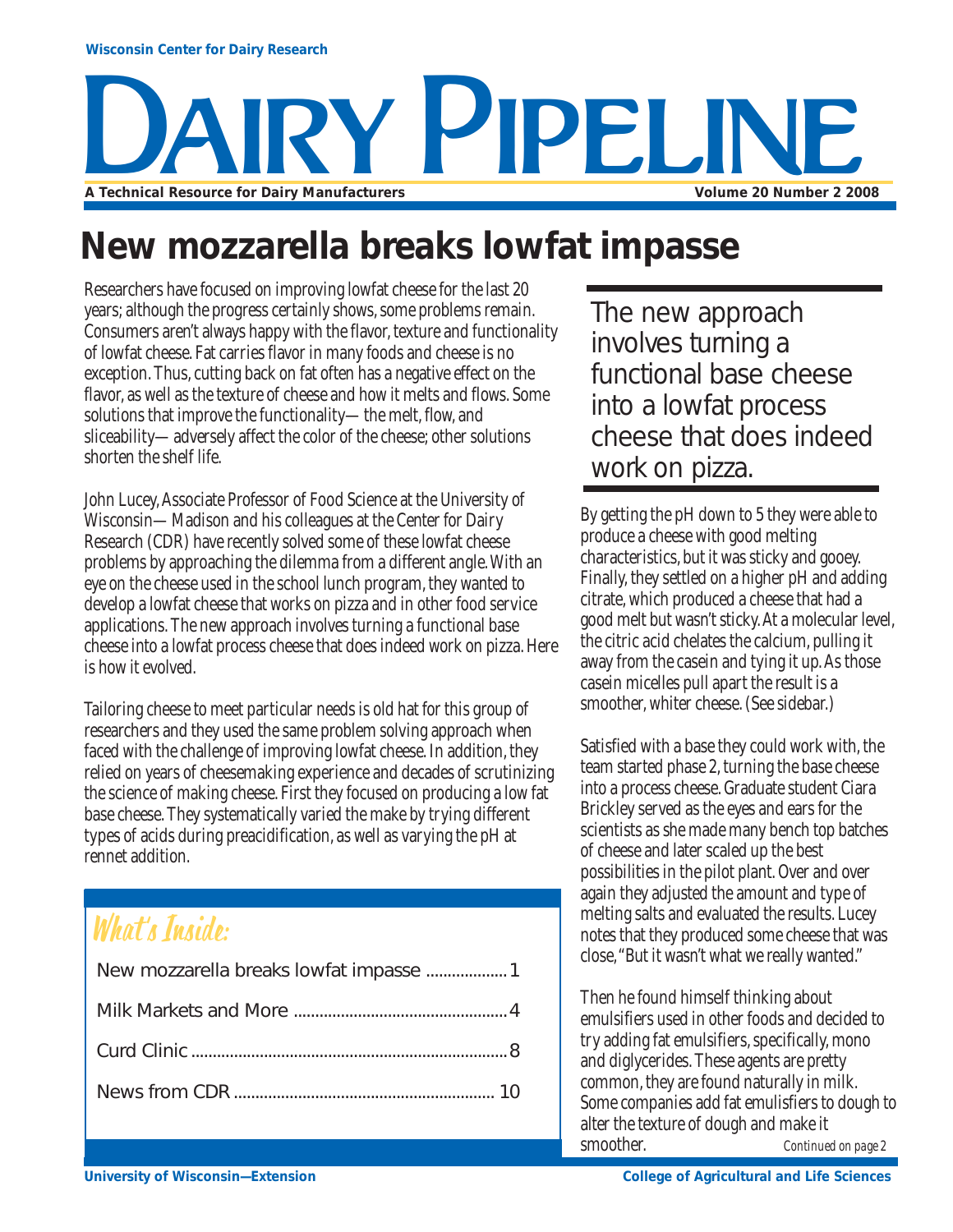"It's different," says

off-flavor. And, it

holds up."

Mark Johnson. "It has

a bland flavor, not an

#### *Continued from page 1*

The research team used the same approach of adding varying levels of mono and diglycerides to the base cheese and then making it into a process cheese. They started at amounts comparable to those used when adding melting salts like sodium phosphates to process cheese. However, when they impulsively doubled the amount of glycerides they noticed a remarkable effect. This cheese was chewy enough, but not sticky, and white, with a very nice melt and flow all desirable characteristics, especially on pizza.

"It's different," says Mark Johnson. "It has a bland flavor, not an offflavor. And, it holds up."

During earlier trials, when the research team had tried adding other melting salts, they could taste the phosphate, so in this case bland is a plus. They then tried adding a few flavors to the cheese, including pepperoni which "baked through" allowing the flavor to survive after being baked on a pizza. This cheese looks good, too. When the team tried other emulsifiers their lowfat cheese was translucent. Not with their final, successful effort—this cheese remains white.

When it comes to baking, cheese can be finicky. Forced air, deck, and turbo ovens are three different oven types with three different effects on pizza cheese and its functional properties. Melt, flow and color are affected, and in the case of lowfat and nonfat cheese, a thin skin that looks like a plastic sheet can develop on the surface. However, this new cheese is flexible in the oven. Since it flows at a lower temperature, you can bake it at a lower temperature and avoid the skinning defect. You can also use a "regular" oven to bake a pizza with this cheese.



Rani Govindasamy-Lucey adds that, "Another plus offered by this mozzarella cheese is reduced or low sodium." Replacing melting salts, which contain sodium, with mono and diglycerides means decreasing the sodium levels in the cheese. This is important for many people who have been advised to limit their salt intake, including people with high blood pressure, cardiovascular disease, asthma, kidney disease and migraine headaches. The researchers have applied for a patent on their process and if you would like to know more about this lowfat mozzarella contact John Lucey at jlucey@cdr.wisc.edu.

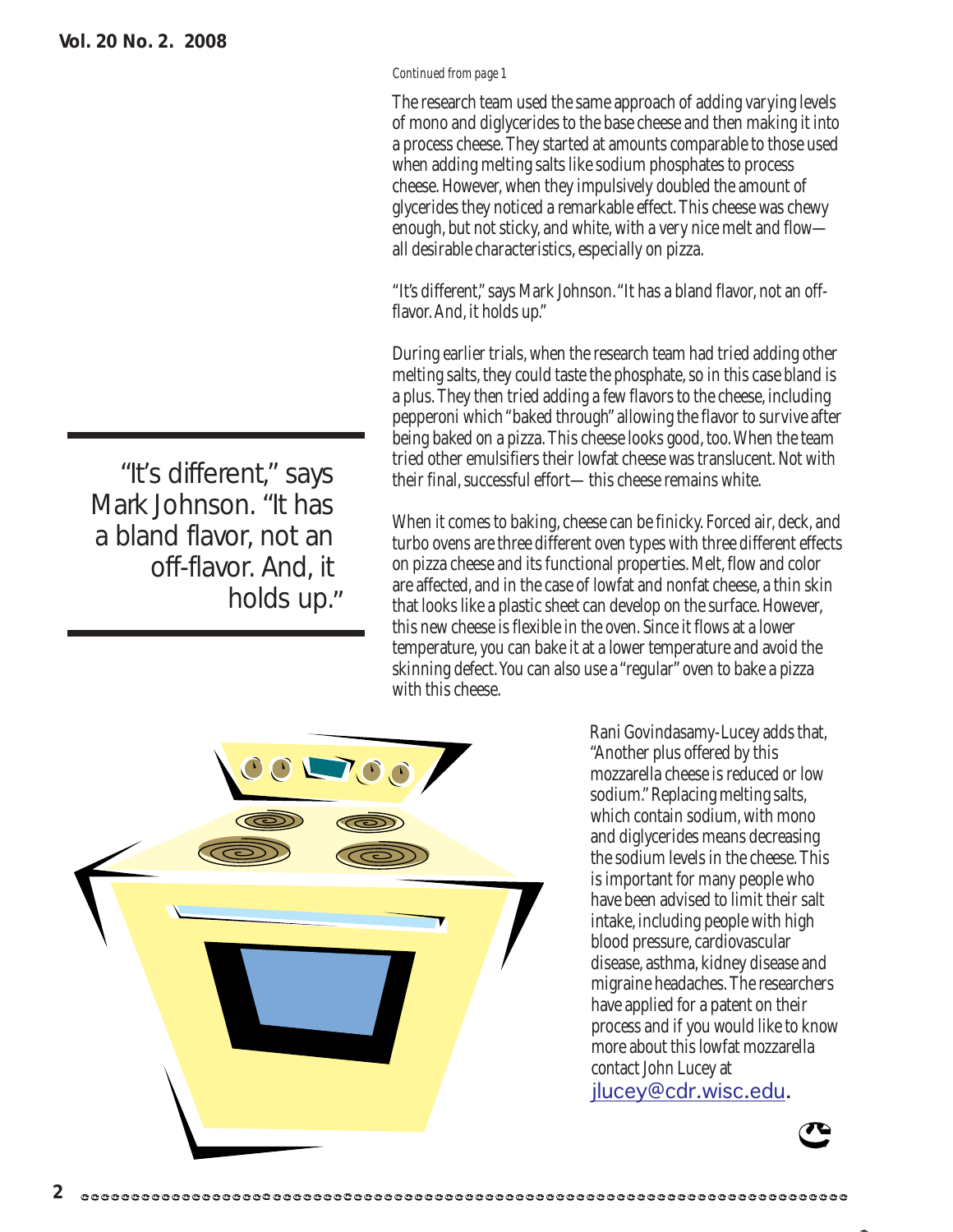#### **Our hypothesis to explain the impact of pH on stickiness in direct acidified cheese** *By Rani Govindsamy-Lucey*

One of the key defects in nonfat process cheese is excessive cohesiveness and adhesiveness. This cheese can be very sticky and hard to cut (machinability issues) and it is also hard to eat since it can stick to both fingers and teeth. We believe that a

lost most of its insoluble calcium, but this cheese base is not sticky. In the vicinity of pH 5.0, there are increased electrostatic attractions between caseins with the approach of the isoelectric point.

nonfat cheese base made by direct acidification of milk has these attributes because of the excessive loss of insoluble calcium, which greatly increases the mobility of the casein molecules. In a critical region of pH, where there is considerable loss of insoluble calcium, the cheese becomes a tacky, cohesive, viscous material. Olson and co-workers originally observed this several decades ago in direct acidified mozzarella if they removed too much calcium. (Keller, B., Olson, N.F., Richardson, T., 1974. Mineral retention and rheological properties of Mozzarella cheese made by direct acidification. J. Dairy Sci. 57:174-180).

In direct-acidified cheeses, we think that this stickiness is caused by excessive cohesive interactions between casein molecules during the highly mobile fluid-like state seen in a low pH



cheese curd. These cohesive interactions are primarily hydrophobic associations between hydrophobic residues on caseins. If cheese is directly acidified to pH 5.0, this cheese has

hydrophobic coatings, for example, lecithin is sometimes sprayed between slices of process cheese if the slices are sticky.

(Lee, M.R., Johnson, M. E. and Lucey, J. A. 2005. Impact of modifications in acid development on the insoluble Ca content and rheological properties of Cheddar cheese. J. Dairy Sci. 88:3798-3809).

A loss of insoluble calcium cross-linking material increases the mobility of casein interactions, allowing caseins the molecular freedom to associate hydrophobically. As long as the pH is above pH 5.0 there is a sufficient low negative charge repulsion to help prevent excessive electrostatic attraction between caseins. Low pH results in enhanced electrostatic attraction, which reduces casein bond mobility and thus reduces stickiness. Hydrophobic interactions between caseins can be disrupted by the addition of oil or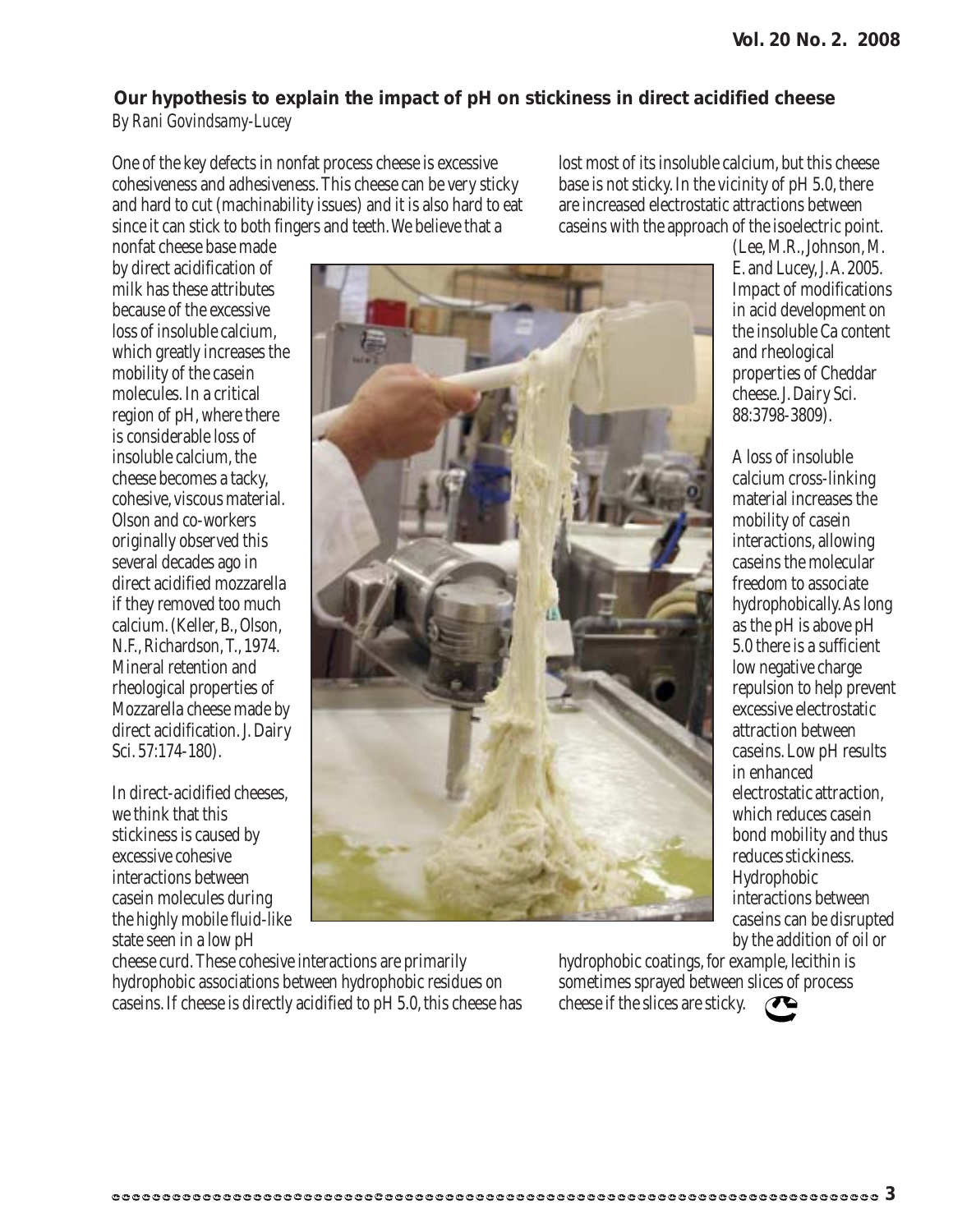### Milk Markets and More

#### *by Brian W. Gould, Associate Professor, Agricultural and Applied Economics University of Wisconsin—Madison* **Summary of the Dairy Subtitle of the Food, Conservation, and Energy Act of 2008 (2008 Farm Bill)**

The Food, Conservation, and Energy Act of 2008, also known as the 2008 Farm Bill, was enacted by Congress on May 22 after both the Senate and the House voted to override President Bush's veto of the bill on May 21. Actually, only 14 of the 15 titles of the Farm Bill became law on May 22. Title III (Trade) was inadvertently omitted from the version of the Bill that was vetoed and then overridden by Congress. A parliamentary decision enacted the 14 titles that were dealt with and left the Trade Title in limbo at this writing. In contrast to the last two farm bills, dairy was not the cause of the lengthy delay in enacting the 2008 Agricultural Act. No major changes from current dairy policies were proposed by either the House or Senate.

#### **Highlights of the 2008 Dairy Subtitle**

The Milk Price Support Program is re-named the Dairy Product Price Support Program. USDA continues to purchase butter, nonfat dry milk and cheddar cheese at the same prices applicable under previous legislation, but the prices are no

longer linked to a support price for milk. The current support prices are: Butter: \$1.05 Cheddar Cheese: Blocks: \$1.13, Barrels: \$1.10 Nonfat Dry milk: \$0.80

The Secretary of Agriculture may (but is not required to) reduce the purchase prices for butter, nonfat dry milk, and cheese if government removals exceed specified levels in any 12-month period. This provision replaces the butter-powder tilt provision in the previous three farm bills. Table 1. describes situations that may lead to price reductions.

The 1996 Farm Bill involved regional frictions related to the proposed changes in milk marketing orders and creation of the Northeast Interstate Dairy Compact. In 2002, attempts to reinstate the compact reignited regional differences and ultimately led to the Milk Income Loss Contract (MILC) program. (For historical background, see Jesse and Cropp, *Dairy Title, Federal Agricultural Improvement and Reform Act of 1996*, Marketing and Policy Briefing Paper No. 55, April 1996; and Jesse and Cropp, (found at http://future.aae.wisc.edu/pubs/ pubs/show/328) and *Dairy Title: Food Security and Rural*

| <b>Consecutive Months Exceed Triggers Amounts</b> |                                                                                         |                                                        |
|---------------------------------------------------|-----------------------------------------------------------------------------------------|--------------------------------------------------------|
| Product                                           | Net Removals Trigger                                                                    | <b>Maximum Authorized</b><br><b>Price Reduction/lb</b> |
| Cheddar<br>cheese                                 | Greater than 200 mil. lbs. but<br>less than 400 mil. lbs.<br>Greater than 400 mil. lbs. | 10 cents<br>20 cents                                   |
| <b>Butter</b>                                     | Greater than 450 mil. lbs. but<br>less than 650 mil. lbs.<br>Greater than 650 mil. lbs. | 10 cents<br>20 cents                                   |
| Nonfat<br>dry milk                                | Greater than 600 mil. lbs. but<br>less than 800 mil. lbs.<br>Greater than 800 mil. lbs. | 5 cents<br>cents                                       |

Authorized Reductions in CCC Purchase Prices if Net Removals for 12

#### **Table 1.**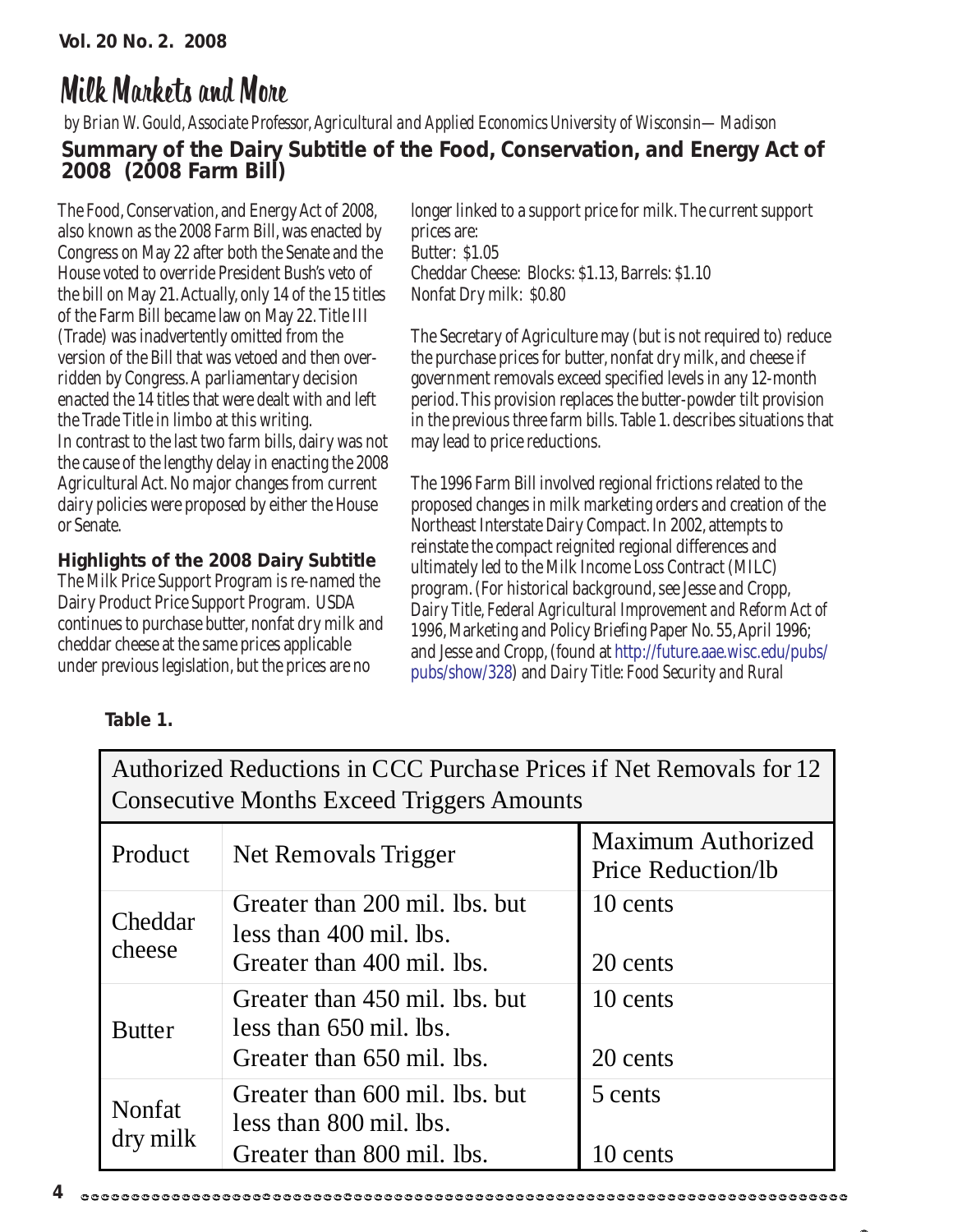*Investment Act of 2002*, Marketing and Policy Briefing Paper No. 76, May 2002. (Find it at: http://future.aae.wisc.edu/pubs/pubs/ show/19)

Under the 2008 Farm Bill, the MILC program is reauthorized with several changes in program parameters. First, a feed cost adjuster to the target Class I price was adopted. The adjuster is based on the estimated cost per hundredweight of a 16 percent protein dairy ration that USDA uses to calculate the Milk-Feed Price Ratio. The initial base feed cost is \$7.35/ hundredweight(cwt), increasing to \$9.50/cwt in September 2012.

In addition, when the market price falls short of the target price the portion of the amount paid out on eligible milk is raised from 34 to 45 percent. Also, the production cap per farm is raised from 2.4 million pounds annually after 2008 to 2.985 million pounds.

#### **Dairy Promotion and Research Program**

There are two changes to the farmer-funded dairy promotion and research program. Assessments will now be collected from previously exempted dairy farmers in Alaska, Hawaii and Puerto Rico. Also, imports will be assessed at a rate of one-half the rate applying to U.S. milk production (7.5¢/cwt equivalent).

The Dairy Forward Pricing program that operated on a pilot basis from 1999 through 2004 is reinstated as part of the 2008 Bill. It is applied to milk not classified as Class I and producers can continue to use minimum payment provisions of the Federal Milk Marketing Order system. No forward contract can be initiated after Sept. 30, 2012 and no contract can extend beyond Sept. 30, 2015.



The Dairy Export Incentive Program (DEIP) and the Dairy Indemnity Program are extended intact. Thus, mandatory reporting of dairy product sales data is reauthorized and an electronic reporting system is enabled, although the electronic reporting system will be established subject to the availability of funds. Currently, sales data (with a one week lag in the reported data) is reported weekly. For example, the weekly NASS report published on May 23rd contained dairy product sales data associated with the week of May 17th. In 2008 the increased frequency of data reporting is emphasized. In the final Bill, there is no mention of the daily reporting requirement specified in the original Senate version. There is an obvious escape clause in this provision since funds need to be appropriated to increase the reporting frequency provisions.

USDA is required to take steps to expedite the process of amending Federal Milk Marketing Orders. Although hearing timeframes are established, the entire process for amending a Federal Order after receiving a proposal would still be at least one year under these new rules. In any hearing considering adjustments to Federal Order make allowances used in pricing formulas, USDA is required to calculate and consider prices of feed and fuel incurred by dairy farmers in the relevant marketing area. Given that make allowances are set in reference to the cost of manufacturing dairy products and they have no relationship to the cost of producing milk, it is unclear why these considerations are necessary when considering changes in make allowances

USDA is also required to study the impact of misreporting of nonfat dry milk prices on Federal Order minimum prices. USDA's Office of Inspector General (OIG) estimated that between April 29, 2006, and April 14, 2007, the total value of milk marketed under the Federal Order system was understated by \$50 million due to a misreporting of nonfat dry milk prices and quantities sold. (Office of Inspector General, 2008. Survey and Estimation Internal Controls for Nonfat Dry Milk and the Dairy Products Prices Report, Report No. 26901-01-IR, Washington D.C., February. A copy of this report can be found at: http:/ /future.aae.wisc.edu/pubs/pubs/show/ 326). *continued on page 6*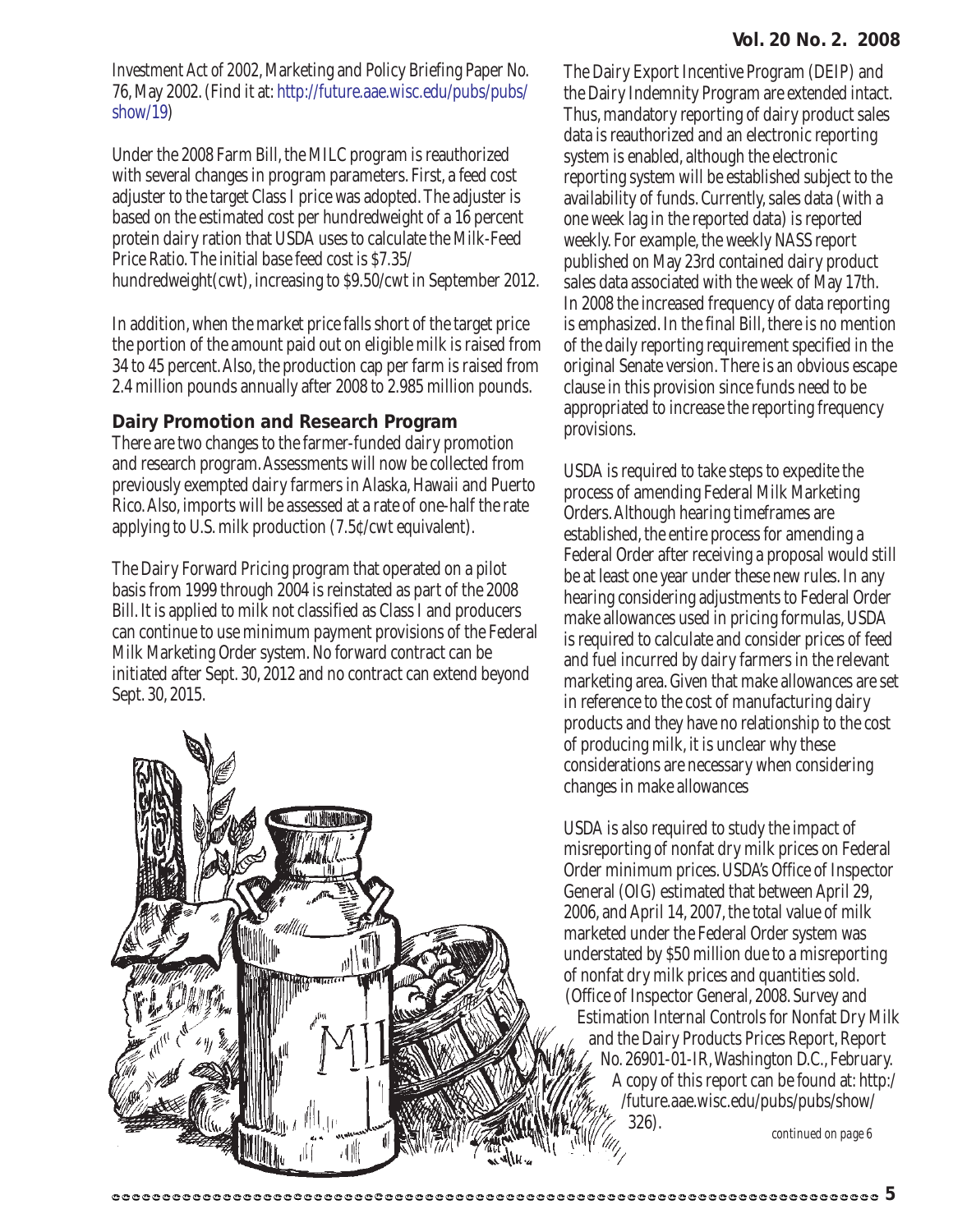#### **Vol. 20 No. 2. 2008**

#### *Continued from page 5*

Within 90 days of enactment, the Secretary of Agriculture is required to submit to the House Agriculture Committee and the Senate Committee on Agriculture, Nutrition and Forestry a report outlining previous and current reporting procedures for nonfat dry milk. The Secretary is instructed to provide an assessment of the impact of these procedures on Federal Order minimum prices for the period July 1, 2006, through May 22, 2008 and will augment the analysis already conducted by OIG.

The Farm Bill language also creates a Federal Milk Marketing Order review commission to evaluate current federal and state milk pricing regulations and provide related recommendations for change to Congress. The Commission is charged with considering legislative and regulatory options for ensuring and enhancing the future competitiveness of dairy products, both in the U.S. and abroad, ensuring transparency in dairy pricing, and simplifying the Federal Order system. The Commission is also asked to evaluate whether the Federal Milk Order system serves the interests of producers, processors, and consumers and to study the costs and benefits of adjusting milk composition standards.

USDA is required to take steps to expedite the process of amending Federal Milk Marketing Orders.

#### **Resources**

For more information about the 2008 Farm Bill, refer to the section of the Understanding Dairy Markets website dedicated to a review of the 2008 Farm Bill (http://future.aae.wisc.edu/ farm\_bill.html).

Much of the material contained in this issue was obtained from Jesse, Cropp and Gould, 2008. *Dairy Subtitle: Food, Conservation, and Energy Act of 2008*, Marketing and Policy Briefing Paper #94, Dept. of Ag. and Applied Economics, University of Wisconsin-Madison, http://future.aae.wisc.edu/pubs/pubs/show/329

A full copy of the entire farm bill can be downloaded from: http://future.aae.wisc.edu/publications/farm\_bill/ 2008\_Farm\_Bill\_GPO.pdf

A copy of just the Dairy Subtitle can be downloaded from: http:// future.aae.wisc.edu/publications/farm\_bill/dairy\_title.pdf

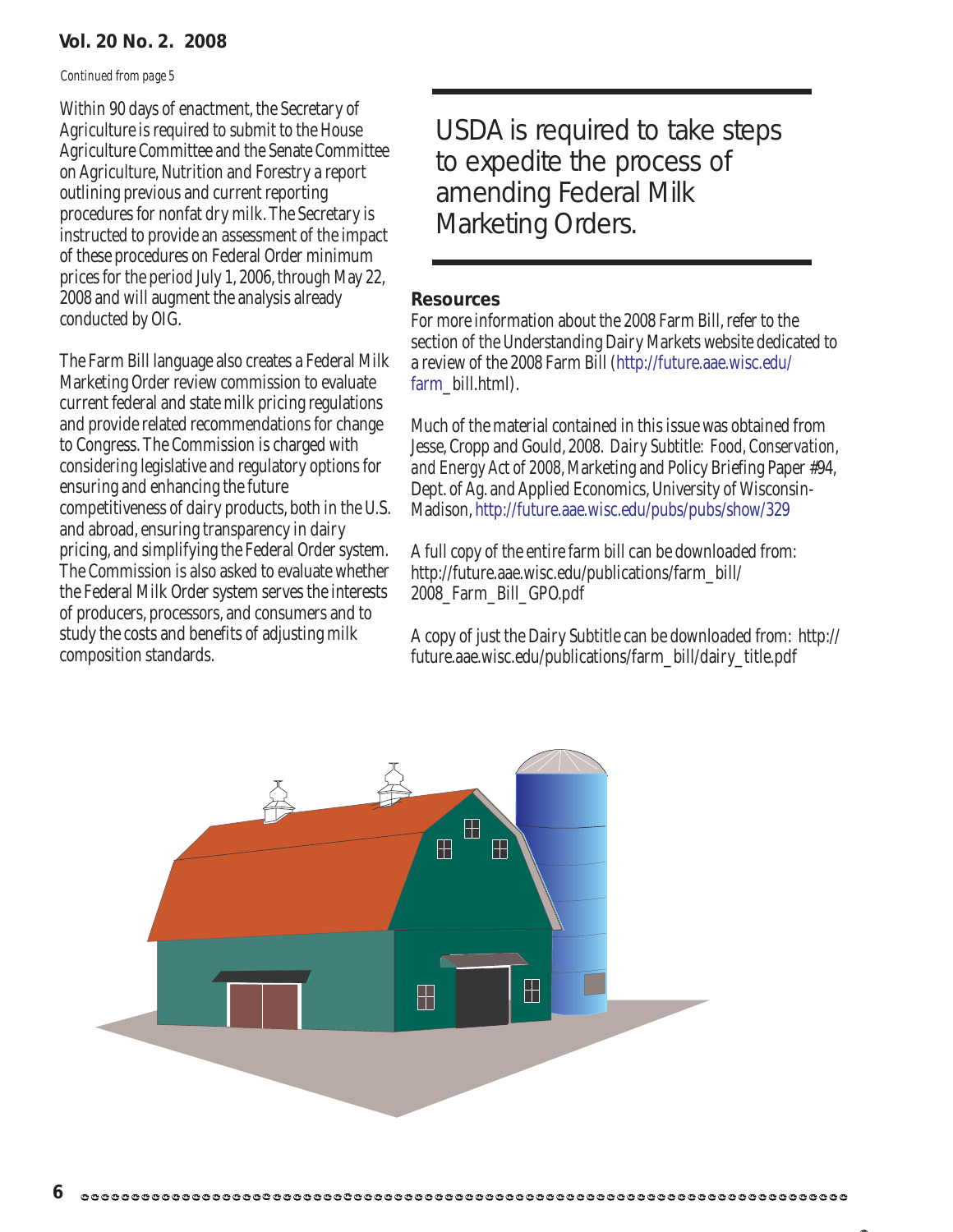**Introducing a new short course:**

# **Cheeses of Ireland and the United Kingdom**

**September 9-10, 2008**

#### The details

This two-day short course will cover the broad range of cheeses from acid, crumbly, and farmhouse to the British Blues. You will learn about the differences between cheeses from the various regions of these countries. In addition, pilot plant cheesemaking will help explain the variety of physical and flavor characteristics of the cheeses. Discussions will also include managing the aging process to produce unique flavored cheeses.

This short course is organized for all cheesemakers interested in producing unique Irish and English cheeses and for cheese processors and marketers interested in handling these specialty cheeses for valueadded markets. This course qualifies as an advanced artisan course for Wisconsin Master Cheesemakers and is a required course for candidates in the Wisconsin Master Cheesemaker® Program.

Featured speakers include: Simon Porter, Cargill (UK), Mateo Kehler, Jasper Hill Farm, John Lucey, UW Food Science, Scott Rankin, UW Food Science, and Bill Novak, Novak's Cheese Enterprises, LLC

For further information: Registration CALS Conference Services at (608) 263-1672 Program Dean Sommer (608) 265-6469 John Jaeggi (608) 262-2264

Enroll by August 22, 2008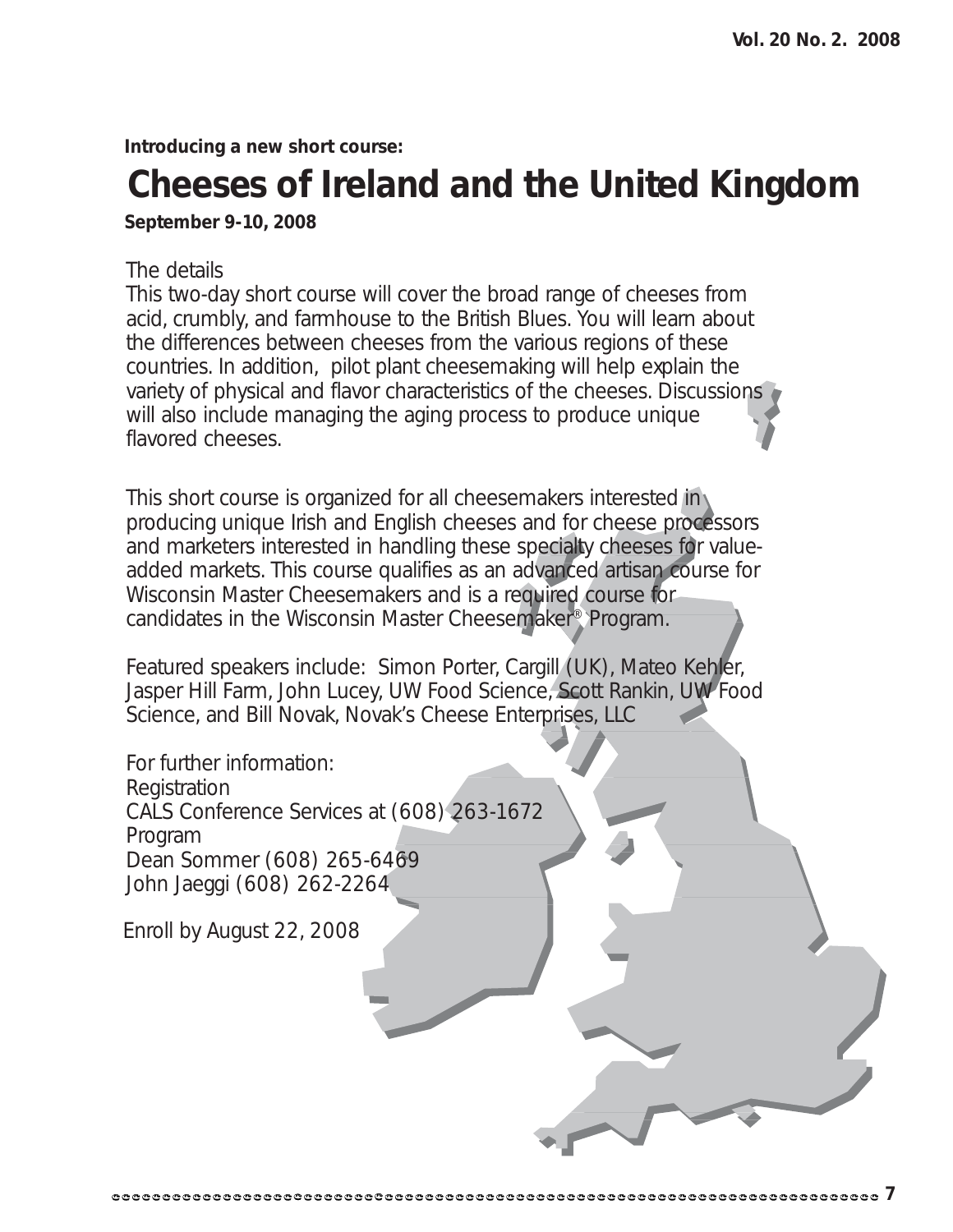## Curd Clinic

*Curd clinic doc for this issue is Mark Johnson, CDR* Q. I have a very basic question for you: what is the difference between acidity and pH?

A. Ahhhh, this is a complex question! And it can have a complex answer. Let's start by taking a closer look at the question and consider who might be asking it, because that will influence the answer. When we talk to a group of cheesemakers, a few of them may be tracking the acid development in their cheese by measuring titratable acidity, and now they want to know how this compares to pH. If I am working with cheese graders, they may be thinking of the cheese standards and the definition of acid flavor defects, which may or may not be related to a low pH. A group of research chefs might ask this question as they ponder over both flavor defects and the mysteries of pH, wondering if acidity and pH are indeed the same thing. Context will influence the answer, just as it influenced the question.

#### **Why it is important to cheesemakers**

 It is important to clarify this concept because the key to making good cheese involves controlling both the rate and extent of acid development. The pH, and the pH history (or the record of pH over time), is a major factor influencing the physical properties of cheese. For example, the pH may go down to 5.0 and then it might come back up to 5.6 over three months. We want to know that history. Thus, if the cheesemaker is going to press a cheese overnight, we tell them to measure pH at 12 hours. If the pH drops to 5.4 and stays there, we know the cheese will be curdy, but if the pH comes back up, then the final cheese will be smoother. (The "Rise and Fall of pH" was covered in detail in the Dairy Pipeline, Vol. 14, Number 4, 2002)

It wasn't too long ago that most cheesemakers measured the titratable acidity of milk and whey to follow the acid development during cheesemaking. In an early issue of the Dairy Pipeline (Vol 2, No.3, 1990) Norm Olson compared the difference between measuring pH and titratable acidity. He points out that pH measures free hydrogen ions, but titratable acidity measures anything that neutralizes the base used in the test. This means several components in milk, like proteins, phosphates, citrates, or CO $_{\tiny 2}$  (carbon dioxide), can



masquerade as acids and influence the measurement of titratable acidity. Thus, milk composition adds another variable to the test. For this reason, most cheesemakers have switched to using pH.

To me personally, referring to acid cheese instinctively means that it is low pH. That's what I learned in chemistry class and that is the language I use to describe it. When I talk about an acid cheese, besides a low pH, it has certain characteristics, like a short body, or it may be brittle or grainy. Cheese graders might interpret acid to mean the cheese is high in lactic acid flavor, but not necessarily a low pH.

It is important to understand the concept of acidity to understand cheesemaking and it is important to understand acid cheese to understand cheese defects. Acid cheese defects are right up there on the top of the list of cheese defects. (See "Cheese Defects in U.S. Graded Cheeses" Dairy Pipeline, Volume 15 No. 3, 2003)

Like I said in the beginning, this is a complex concept, and I hope I have helped to clarify it for you.

#### **Acid flavor defect**

From USDA, Ag. Marketing Service, Dairy Programs Acid flavor is a defect which results from excessive microbial acid development during any stage of cheesemaking or curing. It may occur by using high acid milk, ripening too long before setting, using an excessive amount of starter, large or uneven cutting of the cheese curd, leaving the curd in the whey too long before draining, cooking too fast, improper draining of whey from the curd, or any other practice which causes the development of acid faster and to a greater extent than normal. Many times the acid flavor is associated with low pH and low salt content.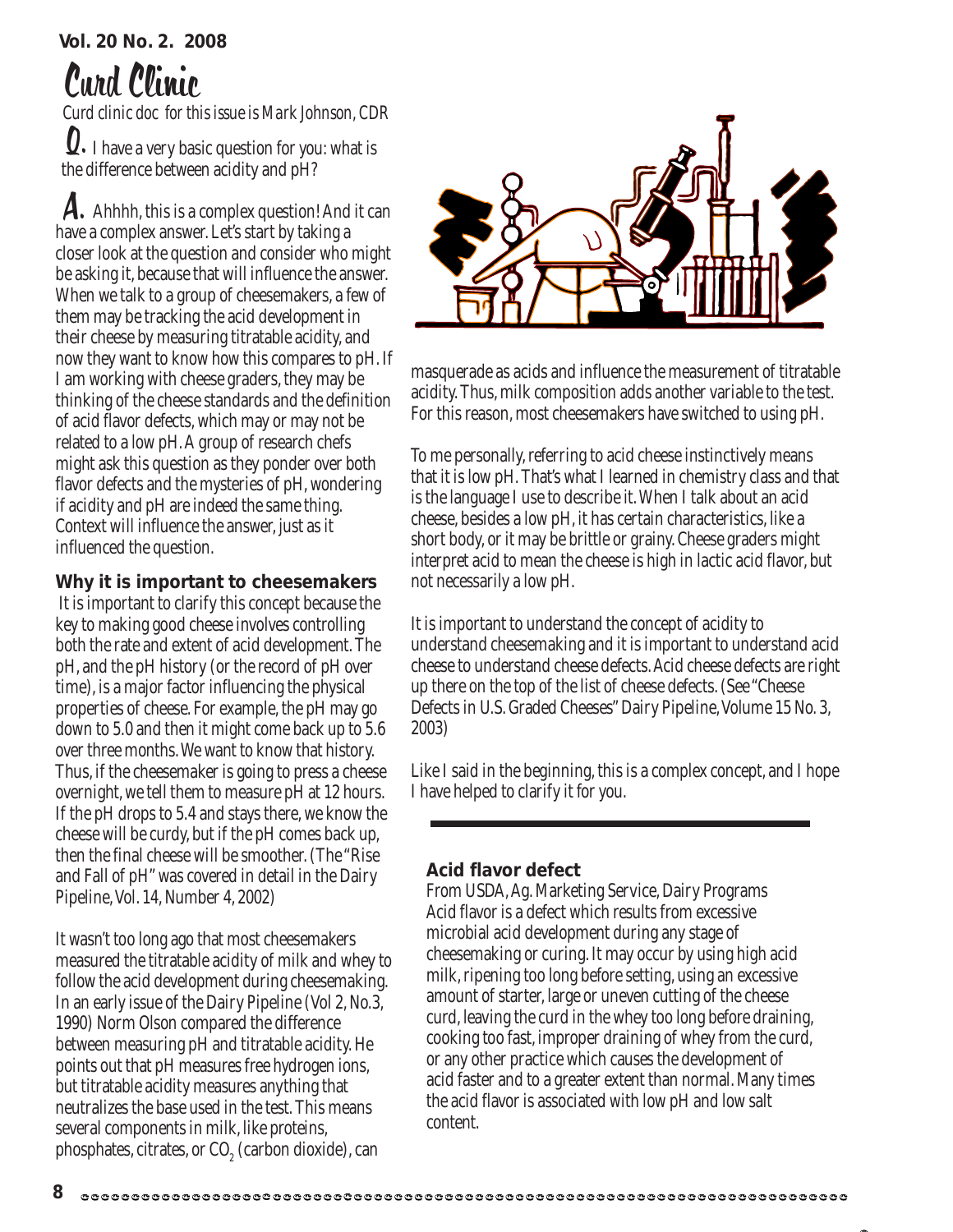### **Historical descriptions of assessing acid development**

#### **The hot iron test**

**Titratable acid**

From *Cheese Making*, by John W. Decker, 1900

When there is an eighth of an inch of acid on the curd, the whey should be drawn off. Strictly speaking, acid cannot be measured by the inch, but the acid seems to act on the curd in some way, so that when a piece is touched to a hot iron and drawn away, it will leave fine, silky threads behind, sticking to the iron. With normal working milk, when the curd is first cooked up, it will not string at all; but when the acid has reached a certain strength it will begin to string, at first barely sticking to the iron, and as the acid increases, the strings will get longer, till they may be several inches in length.

However, if too much acid is added, it will make a soft, mushy curd, which will not string. The acid softens the curd so that it readily sticks to the hot iron. About two-tenths of one per cent of acid in the whey must be present to make it string an eighth of an inch. As the acid increases the strings get longer. Experience has taught us, that as a usual thing we cannot let the curd take more than one-eighth on an inch of acid in the whey without disastrous results.

**Illustration of titrable acid apparatus from** *Fancy Cheese in America* **by C.A. Publow, 1910**

acid-base indicator, phenolphthalein, is used to estimate the

strength of the sodium hydroxide solution (0.1 normal) and amount (9 grams) are chosen so that the quantity of base

UW Dairy Pipeline, December, 1990 Vol.2 No.3

# rette nolder burett The titratable acidity of milk or other liquids is determined by an incremental addition of a sodium hydroxide solution (somtiemes called base or alkali) to raise the pH of the milk to about 8.3. An endpoint pH of 8.3 (solution changes from colorless to pink). The required for titration can be converted to percentage of lactic acid in the sample. One milliliter of base equals 0.1% lactic acid.

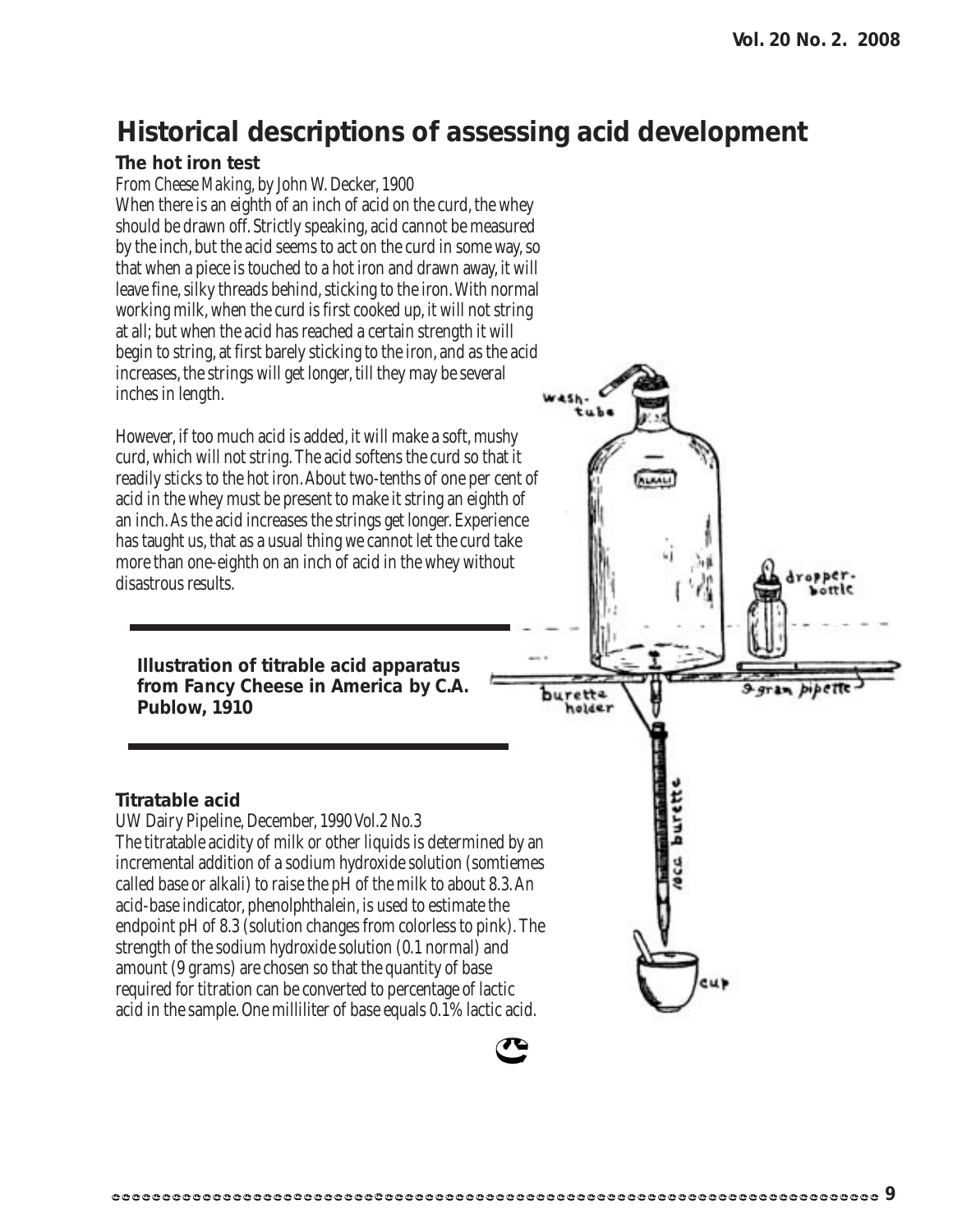#### **Vol. 20 No. 2. 2008**

# News from CDR

If you are lucky, you have worked with someone like Bill Wendorff. He is not the loudest person in the room, but he is the one gets the job done. On time. With a smile. Although Bill is retiring from the Department of Food Science-Extension, at UW-Madison after 19 years, we anticipate occasionally finding him in his new office on the second floor of Babcock Hall. That is because we still need him!

In 1990, Bill started improving and adding short courses. The traditional cheesemakers introductory course had been taught here in Madison for 98 years. Bill added the latest research findings to the course, strengthening the technical background of attending cheesemakers. Bill went on to develop the grading short course, the waste management short course; in fact, he developed 18 different short courses reaching over 5400 students. He assisted over 560 apprentice cheesemakers in obtaining their state licenses. Professor Wendorff also made time for a research program, focusing on the physical and sensory problems in cheese and regulatory and environmental issues that had an impact on the dairy industry. He authored over 95 scientific papers and six book chapters.



*Susan Larson*



*Bill Wendorff*

 If Bill hadn't joined the UW faculty all those years ago, you might not even be reading this. Bill was instrumental in starting the UW Dairy Pipeline in 1989. I am hoping that contributing to the Dairy Pipeline is a habit Bill won't want to drop, because I still need him!

Susan Larson joined the staff of CDR on June 25<sup>th</sup>, 2008. Susan earned a B.S. and M.S. in Food Science from the University of Tennessee-Knoxville and a PhD from the University of Minnesota and she comes to us with 21 years of industry experience at Kraft Foods in their Oscar Mayer division. Susan will be working with CDR's dairy ingredient and cheese groups on some product development projects. She will also be answering the DMI technical support line (1-800-248-8829) and handling Innovate with Dairy contacts.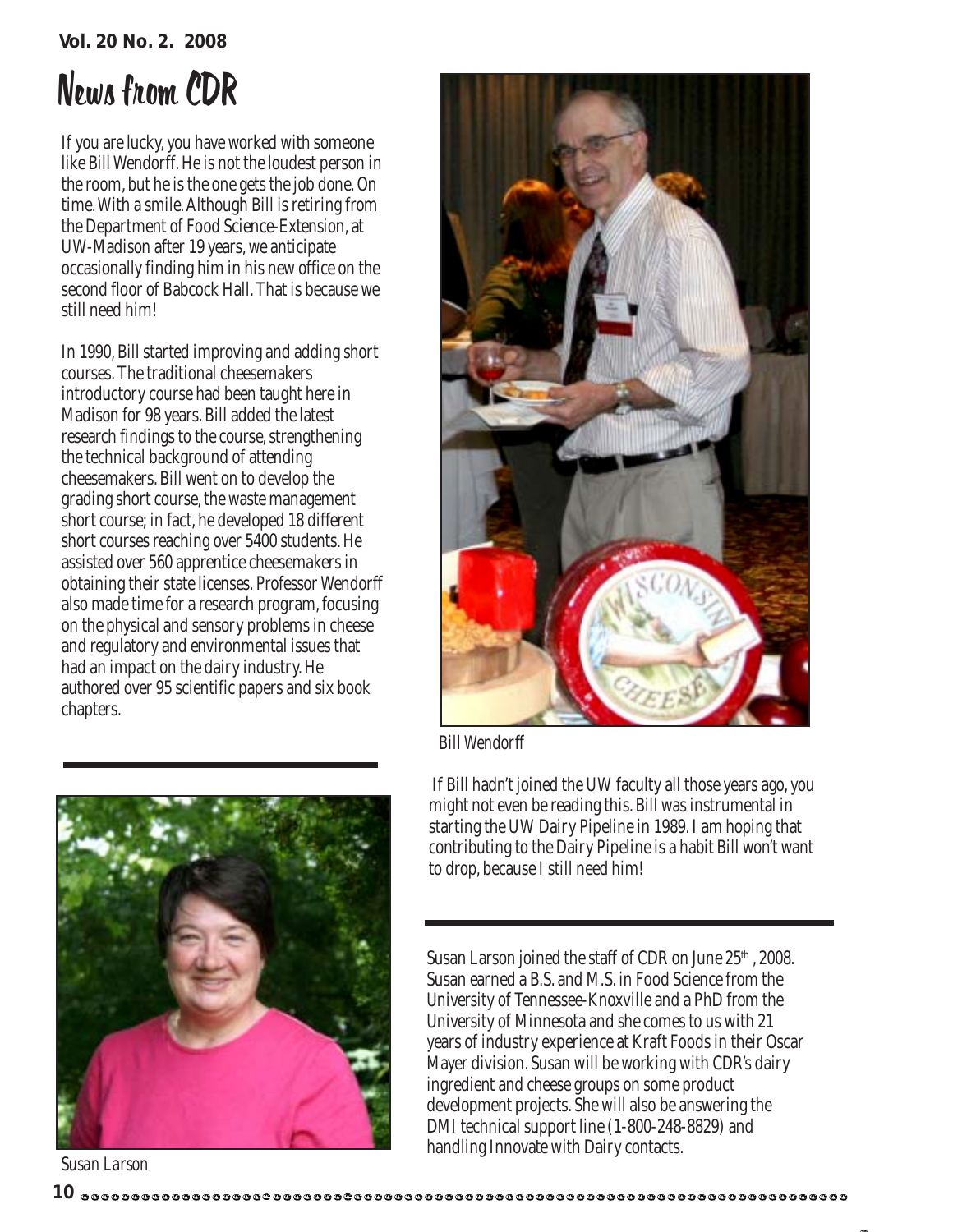#### **CDR/US-IDF to host 2012 IDF Symposium on cheese ripening and technology**

Want an opportunity to network with cheese researchers, scientists and technologists from around the world? You will have to wait for a while, but it will be worth it. The United States and CDR will host the next IDF Symposium on Cheese Ripening and Technology in 2012.Previously this symposium, which is held every 4 years by a different host country, brought over 350 researchers and scientists from more than 30 countries to locations like Lund, Sweden; BesanÁon, France; Banff, Canada; Prague, Czech Republic; and this year Bern, Switzerland. The 2012 symposium planned for Madison, Wisconsin, will be the sixth such meeting and will cover topics such as cheese ripening, microbiology, characterization and flavor formation. More details will be shared as the 2012 program is developed and a meeting venue in Madison secured.



*Sassy Cow Creamery Grand Opening, May 2008 From left Will Hughes, WI Dept Ag, Trade, and Consumer Protection, Jane Royer Carter, Dairy Business Innovation Center, Rob Baerwolf, James Baerwolf*

#### **Sassy Cow Creamery**

Located seven miles north of Sun Prairie, Sassy Cow Creamery is Wisconsin's newest farmstead milk bottling facility. This creamery is unique, it offers both traditional and organic milk at the farmstead retail store. The Baerwolf family bottles milk from their nearby herds, a 100 cow organic dairy and a 400 cow traditional herd.



Please help us keep our mailing list current! Simply phone, fax or e-mail the information requested below to:

> *The Dairy Pipeline* Center for Dairy Research 1605 Linden Dr. Madison, WI 53706 phone: 608/262-8015 fax: 608/262-1578

You can also choose to forgo a mailed copy and get on our e-mail subscription list which will remind you to read the Pipeline on the web. Sign up for this option on our website: www.cdr.wisc.edu

| State                         |
|-------------------------------|
|                               |
| Country<br>(and mailing code) |

 $\Box$ CHANGE  $\Box$ ADD  $\Box$ REMOVE